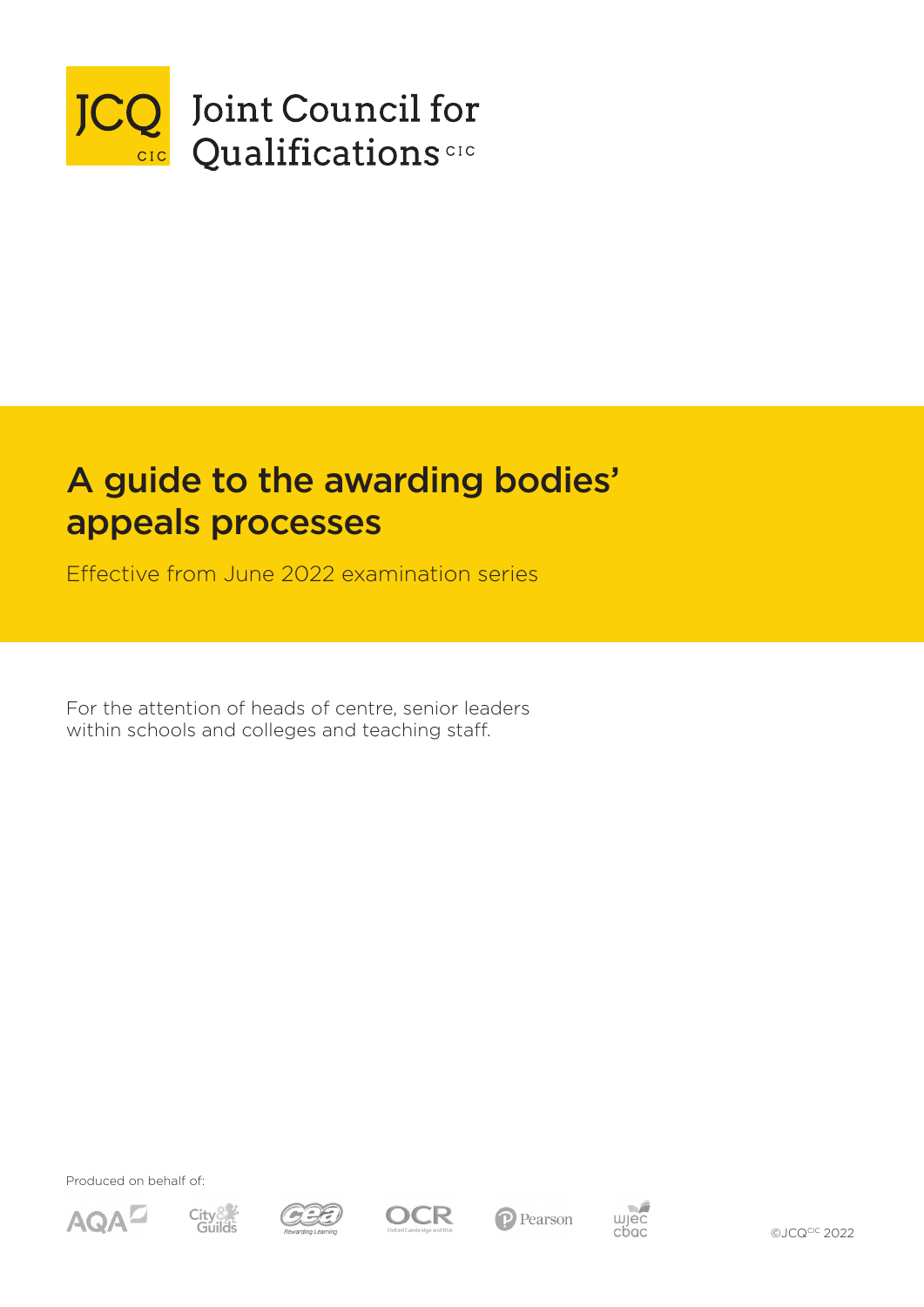## **Contents**

| (clerical re-checks, reviews of marking and reviews of moderation) |  |  |  |
|--------------------------------------------------------------------|--|--|--|
|                                                                    |  |  |  |
|                                                                    |  |  |  |
|                                                                    |  |  |  |
|                                                                    |  |  |  |
|                                                                    |  |  |  |
|                                                                    |  |  |  |
|                                                                    |  |  |  |
|                                                                    |  |  |  |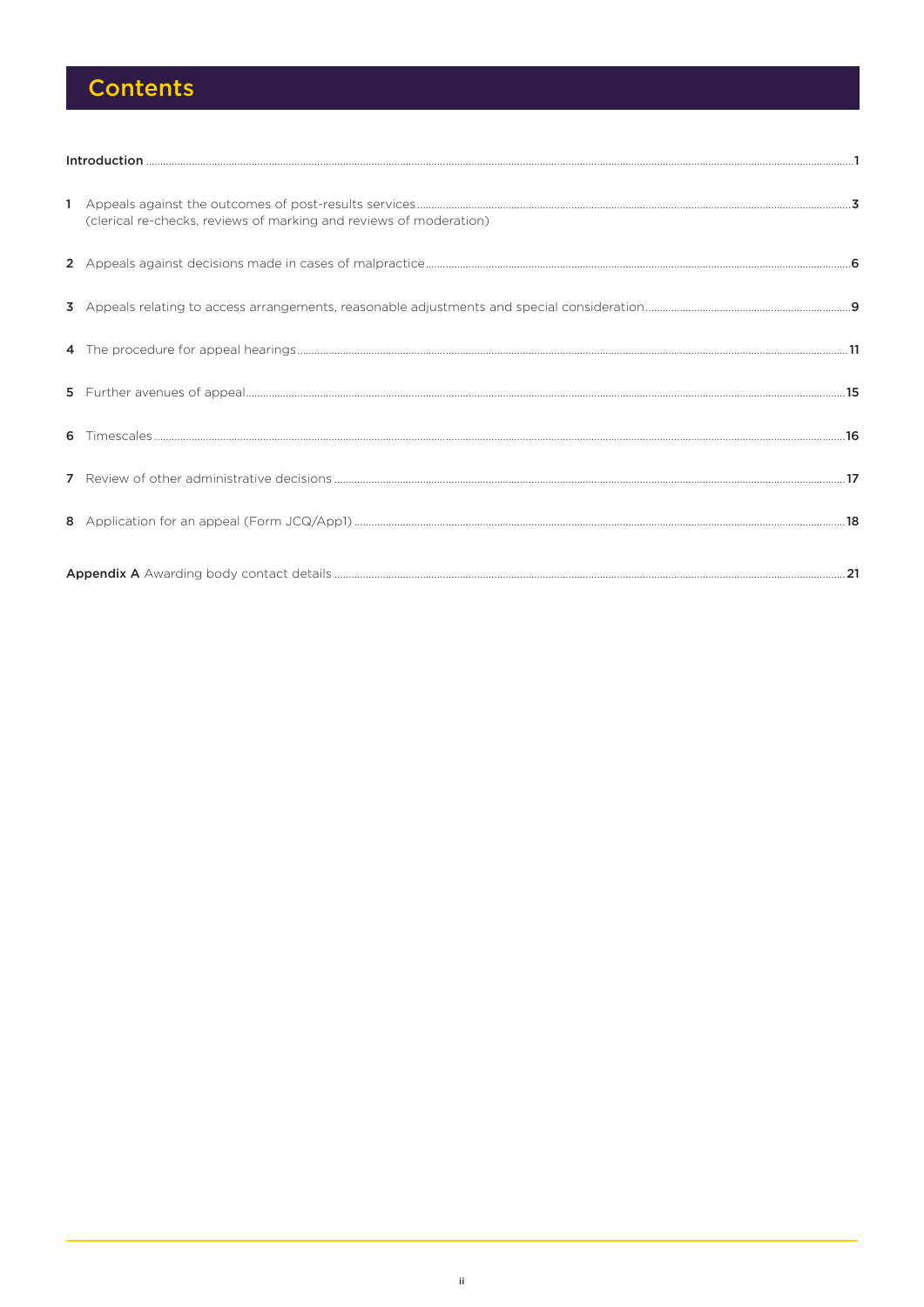### Introduction

- 1 This booklet sets out the processes for appealing against decisions made by the JCQ awarding bodies in relation to:
	- AEA
	- AQA Applied General qualifications
	- AQA Level 1, Level 2 and Level 3 Technical qualifications
	- Cambridge Nationals
	- Cambridge Technicals
	- City & Guilds Level 2 and Level 3 Technical qualifications
	- Edexcel Awards in mathematics
	- Edexcel International A-level
	- Edexcel International GCSE
	- ELC
	- Essential Skills (Wales)
	- FSMQ
	- GCE AS and A-level
	- GCSE
	- Pearson BTEC (external assessments only)
	- Project qualifications
	- T-Level Technical Qualifications
	- WJEC Level 1 and Level 2 General qualifications
	- WJEC Vocational Awards & Certificates
	- WJEC Level 3 Applied qualifications
	- WJEC Skills Challenge Certificate (Welsh Baccalaureate).

If the qualification you are concerned about is not one of these, then please refer to the individual awarding body's documentation.

- 2 These procedures meet the requirements of the three qualification regulators for England, Wales and Northern Ireland (Ofqual, Qualifications Wales and CCEA): their regulatory documentation underpins the awarding bodies' appeals processes.
- 3 Awarding bodies accept appeals in relation to three areas of their work. These are:
	- Appeals against results see page 3.
	- Appeals against malpractice decisions see page 6.
	- Appeals against decisions made in respect of access arrangements, reasonable adjustments and special consideration – see page 9.

In addition, some other administrative decisions, such as cases of missing scripts, may be subject to review by awarding body officers.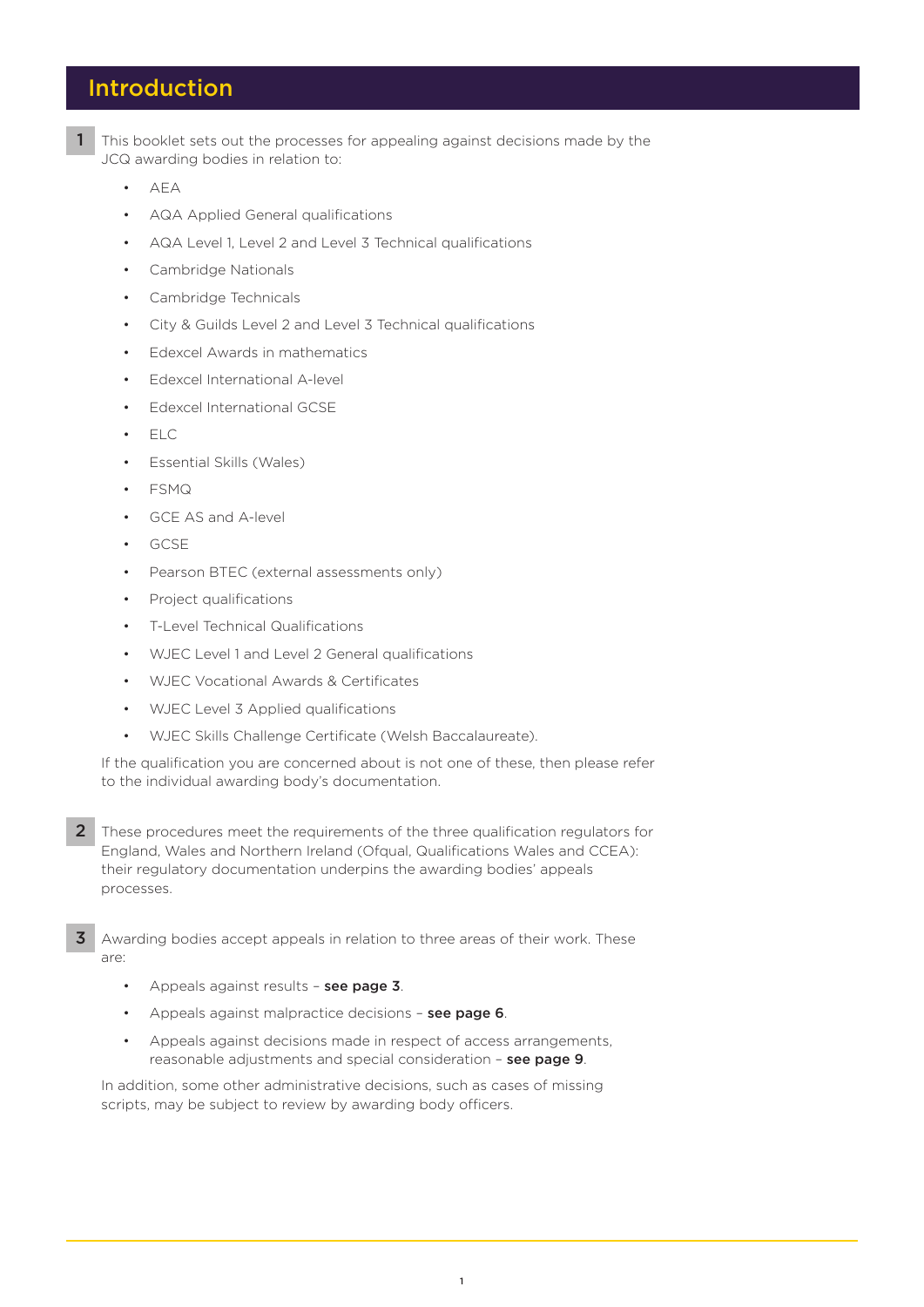- 4 This booklet devotes a separate section to each of these types of appeal. As there is similarity in the way all appeals are handled, this will lead to some repetition of information.
- 5 Where a centre wishes to query or discuss any aspect of an awarding body's interpretation or application of the procedures detailed in this document, the relevant awarding body's appeals officer should be contacted (see Appendix A, page 21).
- 6 Awarding bodies may charge a fee for each stage of an appeal against the outcome of a clerical re-check, a review of marking or a review of moderation. Details of these fees can be obtained from the awarding body concerned. The fee will be refunded/waived if the appeal is upheld.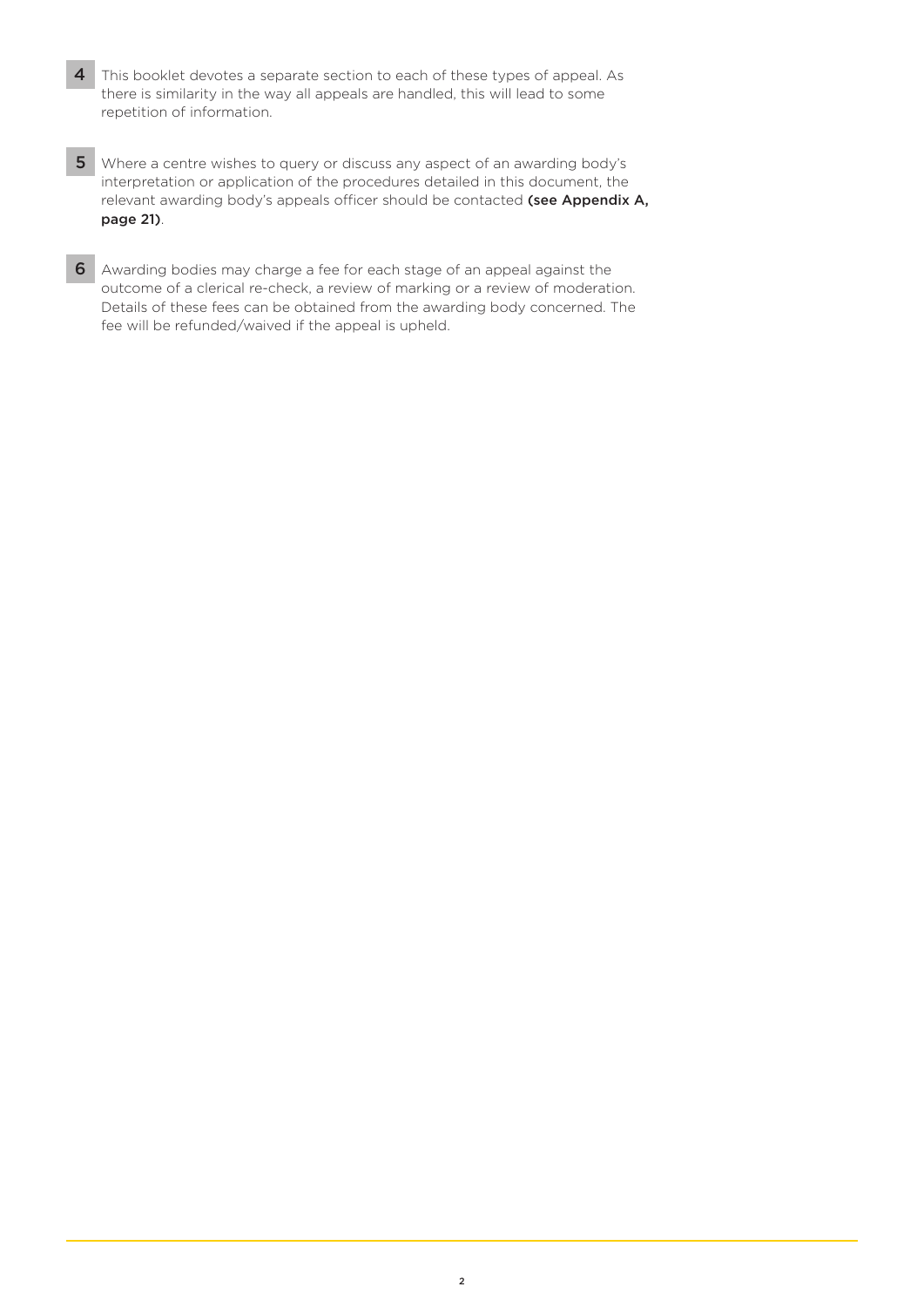### 1 Appeals against the outcomes of post-results services (clerical re-checks, reviews of marking and reviews of moderation)

### Who can appeal and when?

7 Appeals for internal candidates must be submitted by the head of centre.

A head of centre can appeal against the outcome of a clerical re-check, a review of marking or a review of moderation. When providing their consent to a clerical re-check or review of marking, a candidate also confirms that they understand that the outcome of any subsequent appeal might be that their final subject grade and/or mark may be lower than, higher than, or stay the same as the result which was originally awarded.

A private candidate may submit an application for an appeal directly to an awarding body.

A private candidate can appeal against the outcome of a clerical re-check or a review of marking.

- 8 Please note that internal candidates and/or their parents/carers are not entitled to appeal directly to the awarding body. Representations **must** be made to the head of centre where the candidate was entered or registered. The head of centre's decision as to whether to proceed with an appeal is subject to the centre's internal appeals arrangements.
- Appeals **must not** be submitted by the head of centre or private candidate until the outcome of the relevant post-results service.

10 An appeal may be submitted if the appellant<sup>\*</sup> considers that either:

- a marking or moderation (or a review of marking/moderation) error has occurred; or
- the awarding body did not apply its procedures consistently, properly or fairly.

\*The appellant is the head of centre or private candidate who submits the appeal.

11 In its guidance for Qualification Level Conditions, Ofqual defines marking error and moderation error ground for appeal as follows:

'A Marking Error is defined as the awarding of a mark which could not reasonably have been awarded given the evidence generated by the Learner, the criteria against which Learners' performance is differentiated and any procedures of the awarding organisation in relation to marking, including in particular where the awarding of a mark is based on – (see below)'

'A Moderation Error is defined as a moderation outcome which could not reasonably have been arrived at given the evidence generated by Learners which was considered for the purpose of Moderation, the centre's marking of that evidence, the criteria against which Learners' performance is differentiated and any procedure of the awarding organisation in relation to moderation, including in particular where the outcome of moderation is based on -

- an administrative error;
- a failure to apply such criteria and procedures to the evidence generated by the Learner(s) where that failure did not involve the exercise of academic judgment; or
- an unreasonable exercise of academic judgment'.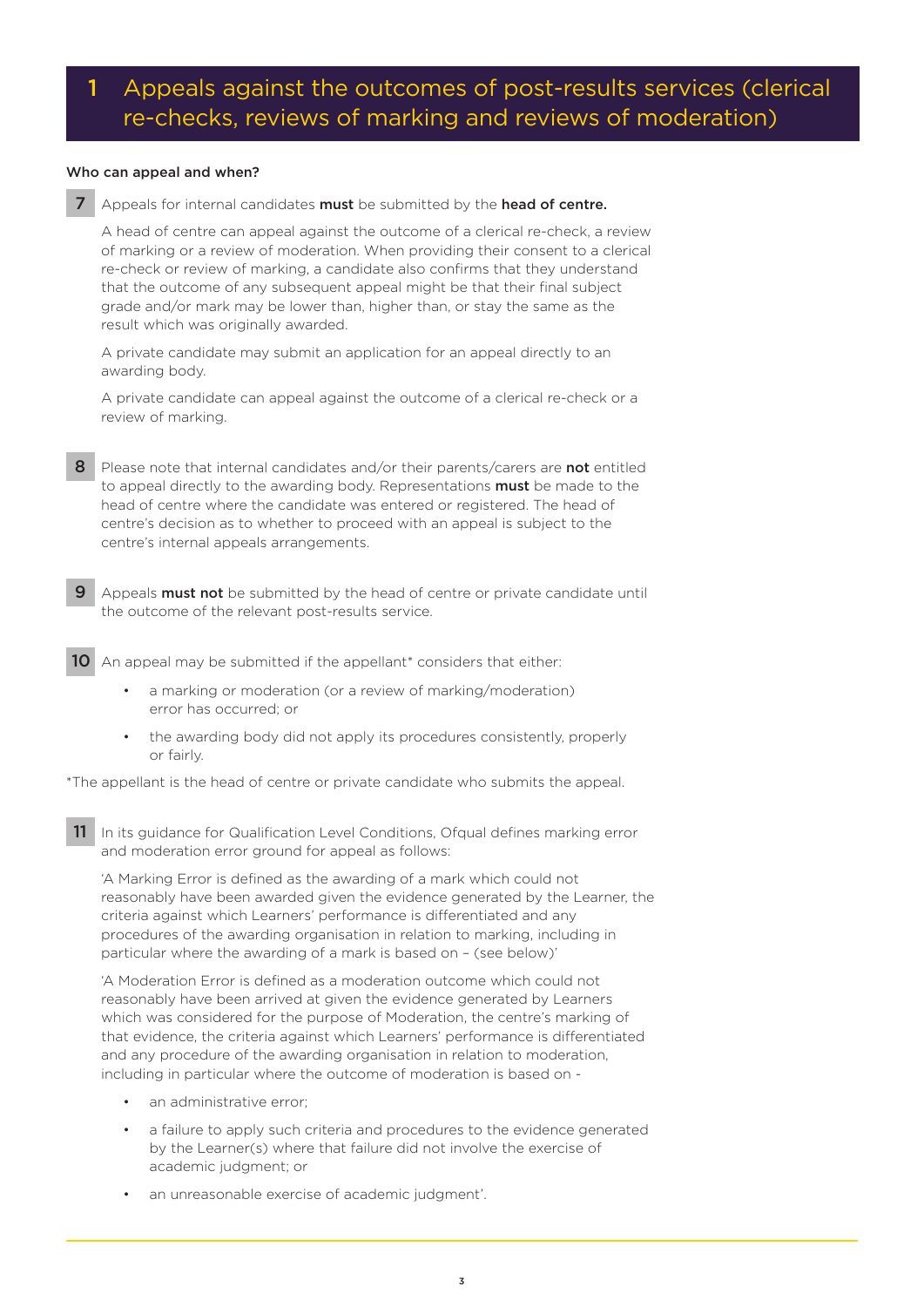- 12 If an application for an appeal is accepted, an investigation into candidates' or centre's results, and/or the awarding body's procedures, will follow. Appeals accepted for investigation on procedural grounds will not generally involve a further review of candidates' work.
- 13 If an original hard copy script has been returned to the centre under the Access to Scripts service, it **cannot** form part of a review of marking or a subsequent appeal. However, if a scanned copy of the script was produced by the awarding body at the time of marking this may be used as the basis for these processes.

### How to appeal

14 The head of centre or private candidate (the appellant) should submit a written request for an appeal to the relevant awarding body. A list of the awarding bodies' contact details is provided in Appendix A, page 21. Form (JCQ/App1) can be used (see page 18).

### 15 Appeals must be made within 30 calendar days of the awarding body issuing the outcome of the clerical re-check, review of marking or review of moderation ("the Outcome").

If the reasons for the Outcome and/or a copy of the script(s) have been provided within 15 calendar days of the awarding body issuing the Outcome, an application for an appeal must still be submitted within 30 calendar days of receiving the Outcome.

If the reasons for the Outcome and/or a copy of the script(s) have been provided beyond 15 calendar days of the awarding body issuing the Outcome, an application for an appeal **must** be submitted within 15 calendar days of receiving these.

16 The appellant must set out clearly and concisely the grounds for the appeal.

17 When an application for an appeal is received, the awarding body will decide whether it will be accepted or not.

**18** The decision whether to accept the application for an appeal is based on:

- the validity of the grounds for the appeal as put forward by the appellant;
- whether a clerical re-check, a review of marking or a review of moderation has been completed; the timescale of the application.

If an application for an appeal is not accepted, the reason(s) for this will be given.

#### What happens during the preliminary stage of an appeal?

- 19 The preliminary stage involves a consideration of the case by an awarding body officer who has not had any previous involvement with or personal interest in the matter. This preliminary stage will include consideration of the written submission from the appellant.
- 20 After the preliminary stage the case will either be not upheld or upheld in whole or in part.
- 21 If the case is upheld any necessary further work on the candidates' scripts or results will be undertaken. Any such work will always be carried out in accordance with awarding body and inter-board JCQ agreed procedures.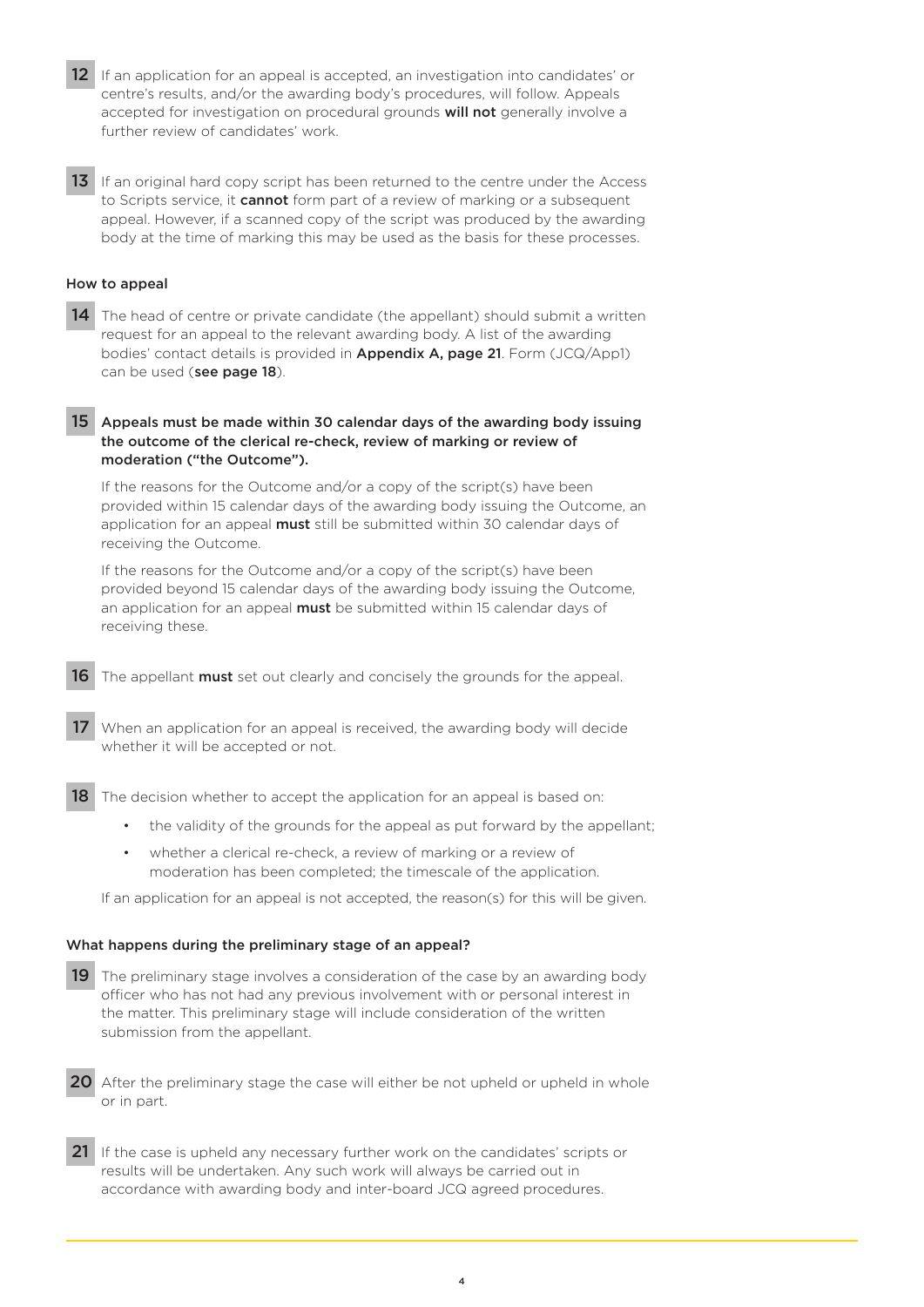22 The preliminary stage outcome letter with reasons will be sent to the appellant. The letter will also detail the next available stage of the appeals process. Following the preliminary stage, the appellant may pursue the appeal to a hearing.

The appellant is the head of centre or private candidate who submits the appeal.

### Appeal hearings

- 23 Where the appellant wishes to proceed to the next stage of the appeal (a hearing), a written request for an appeal hearing must be sent to the relevant awarding body. A list of the awarding bodies' contact details is provided in Appendix A, page 21. Form (JCQ/App1) can be used (see page 18).
- 24 A request for an appeal hearing must be made within 14 calendar days of receipt of the preliminary appeal outcome letter. Awarding bodies will usually reject appeals made outside of this timescale.
- 25 An appeal hearing is designed to ensure that the appellant has a formal opportunity to present their case to an impartial body. A member of centre staff must represent the centre at the appeal hearing for internal candidate appeals.

The procedure followed at the appeal hearing is set out in **paragraphs 55-77**.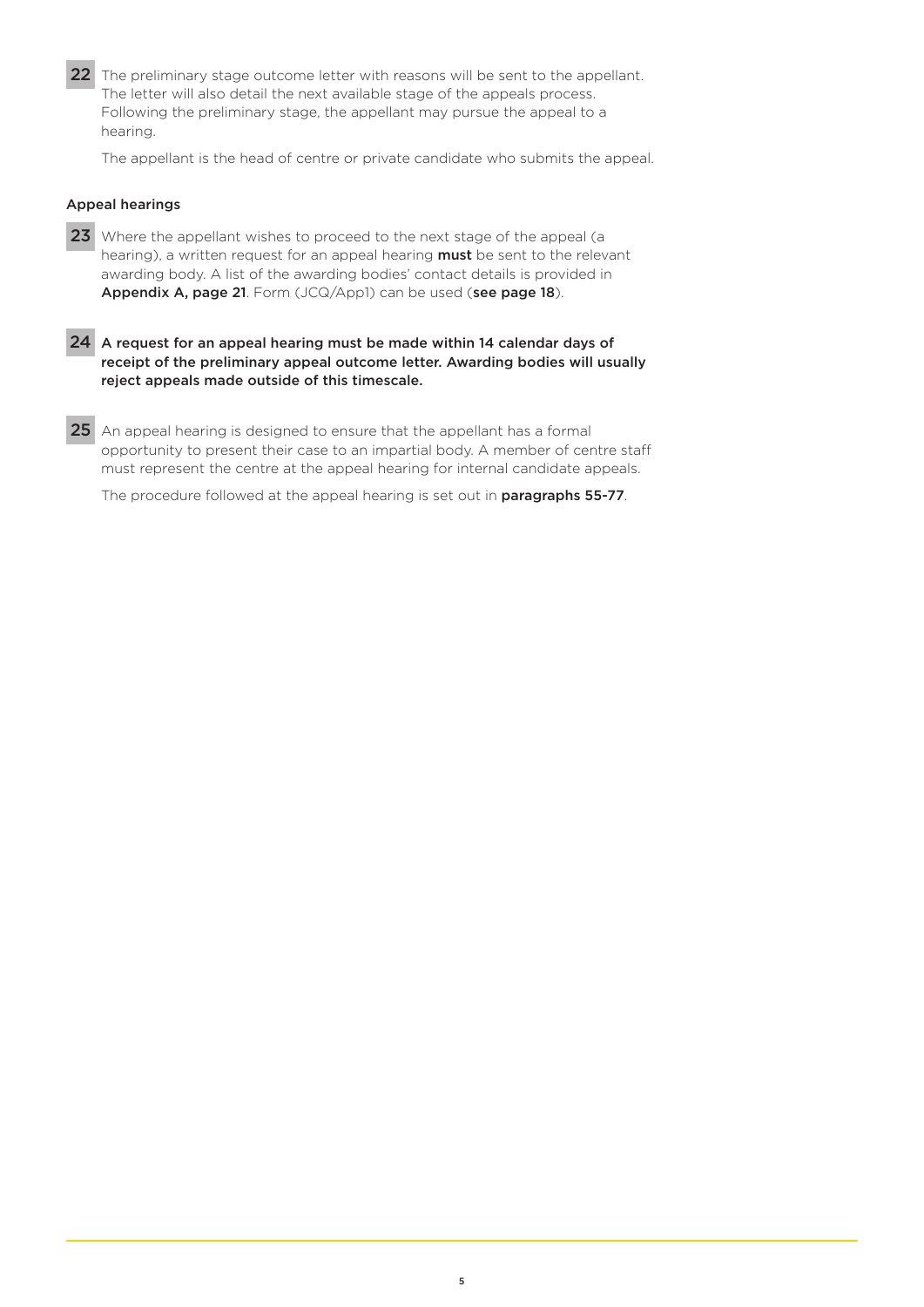### 2 Appeals against decisions made in cases of malpractice

#### Introduction

26 Malpractice, maladministration or non-compliance, includes any act, default or practice which is a breach of the published JCQ regulations and awarding body requirements including, for example, that which:

- compromises, attempts to compromise or may compromise the process of assessment, the integrity of any qualification or the validity of a result or certificate; and/or
- damages the authority, reputation or credibility of any awarding body or centre or any officer, employee or agent of any awarding body or centre.
- 27 Awarding bodies' decisions on malpractice cases are based on an inter-board agreement which is reflected in the JCQ publication *Suspected Malpractice – Policies and Procedures*.

This booklet can be downloaded from the JCQ website:

### [http://www.jcq.org.uk/exams-office/malpractice](https://www.jcq.org.uk/exams-office/malpractice)

- 28 Decisions in cases of suspected malpractice are usually made by a member of a dedicated and trained team of officers at the relevant awarding body. In cases of serious malpractice, the decision may be made by a committee of senior officers or an external committee.
- 29 Appeals may be initiated against a finding of malpractice and/or the sanction imposed by the awarding body. It is not possible to appeal against a decision to take no further action or against a sanction which is perceived to be too lenient.

#### Who can appeal?

30 A head of centre may appeal against a finding of malpractice and/or the sanction imposed on the centre or members of staff (including contracted workers), and on behalf of candidates entered or registered through the centre.

A head of centre **must** inform candidates that he/she is submitting an appeal on their behalf. The candidate may submit a statement.

- 31 A member of centre staff or personnel contracted to a centre (e.g. an external invigilator) may appeal against a finding of malpractice and/or the sanction imposed on him/her.
- 32 A private candidate, or a third party (i.e. a person other than an internal candidate or their parents/carers), may appeal against a finding of malpractice and/or the sanction imposed on him/her directly to the relevant awarding body.
- 33 Please note that internal candidates and/or their parents/carers are not entitled to appeal directly to the awarding body. Representations **must** be made to the head of centre where the candidate was entered or registered. The head of centre's decision as to whether to submit an application for an appeal is subject to the centre's internal appeals arrangements.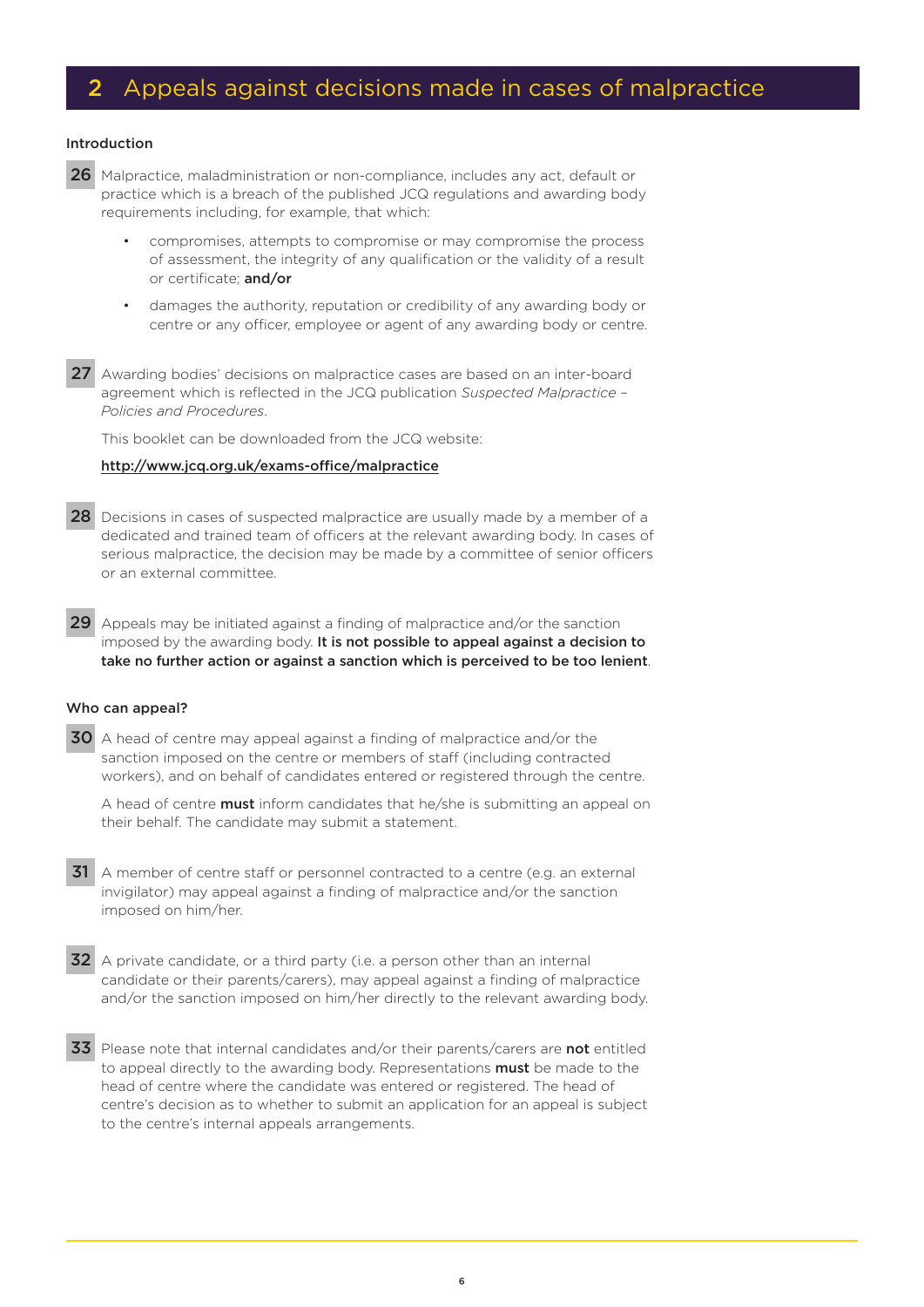### How to appeal

34 The appellant should submit an application for an appeal to the relevant awarding body. Awarding bodies' contact details are provided in **Appendix A.** page 21. There is also a form (JCQ/App1) that may be used (see page 18).

 35 Applications for an appeal should be made within 14 calendar days of receiving the malpractice decision. Awarding bodies will usually reject appeals made outside of this timescale.

36 The appellant submitting an application for an appeal must set out as clearly and concisely as possible the grounds for the appeal and **must** include any further evidence relevant to supporting the appeal.

 37 Appeals must be based on reasonable grounds which relate to the incident in question. The following are accepted as reasonable grounds:

- the incident was not dealt with in accordance with the published procedures as detailed in the JCQ publication *Suspected Malpractice – Policies and Procedures;*
- the decision was unreasonable in light of the evidence presented to the Malpractice Committee;
- further evidence (including medical evidence) has come to light which may change the awarding body's decision;
- the sanction imposed is disproportionate to the seriousness of the malpractice.

38 The following do not, by themselves, constitute grounds for an appeal:

- the individual did not intend to cheat;
- the individual has an unblemished academic record;
- the individual could lose a FEI/HEI place or employment;
- the individual regrets his/her actions.

#### What happens during a malpractice appeal investigation?

 39 When an application for an appeal is received, it is checked by the awarding body. The context and grounds of the appeal and the supporting documentation are checked for their validity and how the appeal may best be processed. It is important that all relevant documentation is included at this point, as there will be limited opportunities to submit additional information later on in the process. The awarding body will contact the appellant to acknowledge receipt of the appeal and advise on the process to be followed. The awarding body reserves the right to inform heads of centre where relevant.

### 40 The awarding body may:

• refer the matter for fresh consideration to an appropriate individual who has not had any previous involvement with or any personal interest in the matter. At this stage the appeal may be upheld or not upheld. If the appellant remains dissatisfied with the outcome of this consideration, they may proceed to an appeal hearing. A request for an appeal hearing must be made within 14 calendar days of receipt of the preliminary appeal outcome letter. Awarding bodies will not accept appeals made outside of this timescale.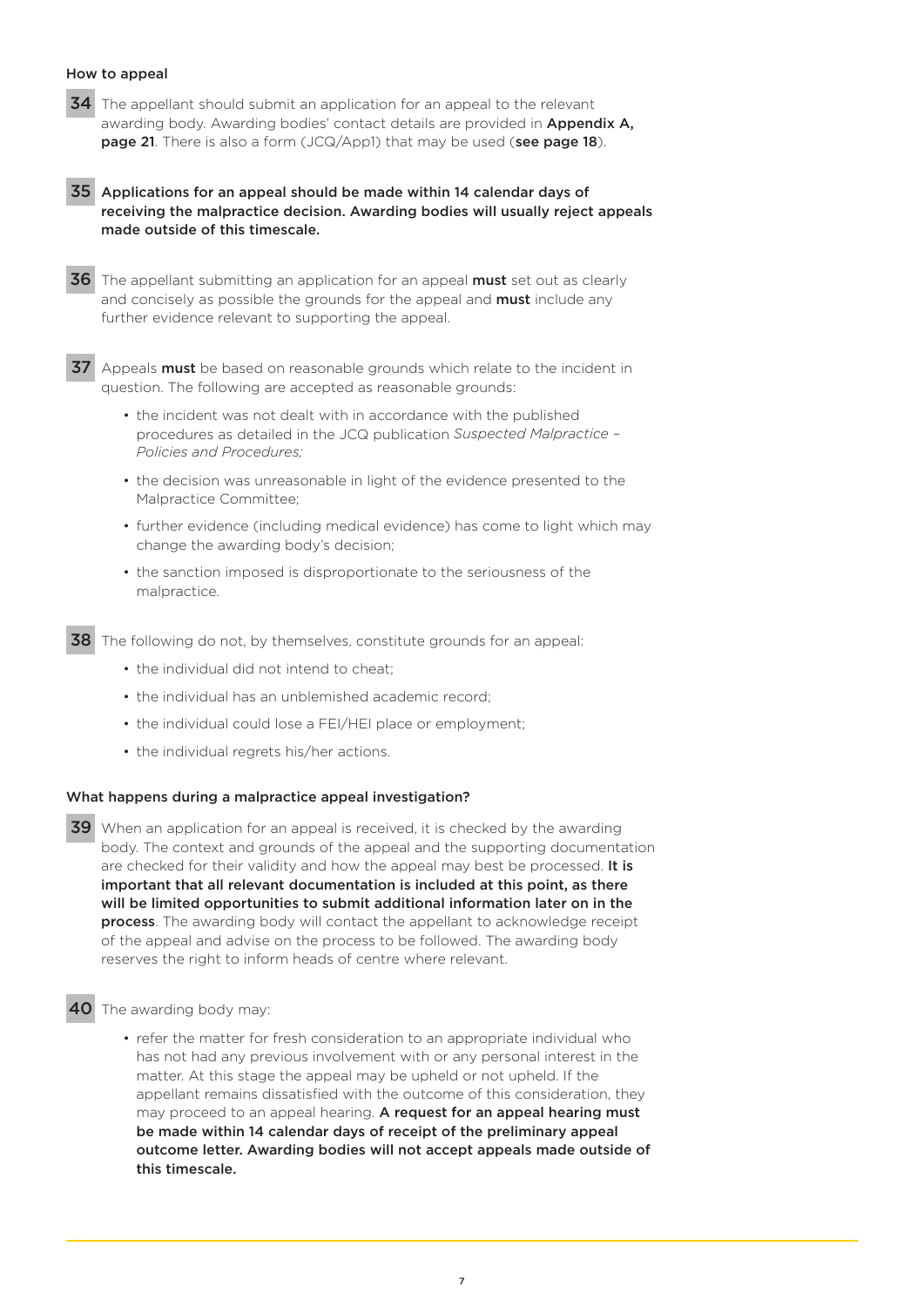- refer the matter to an appeal hearing. The procedure followed at the appeal hearing will be as set out in paragraphs 55-77;
- not accept the appeal for investigation because no valid reasonable grounds for appeal have been provided.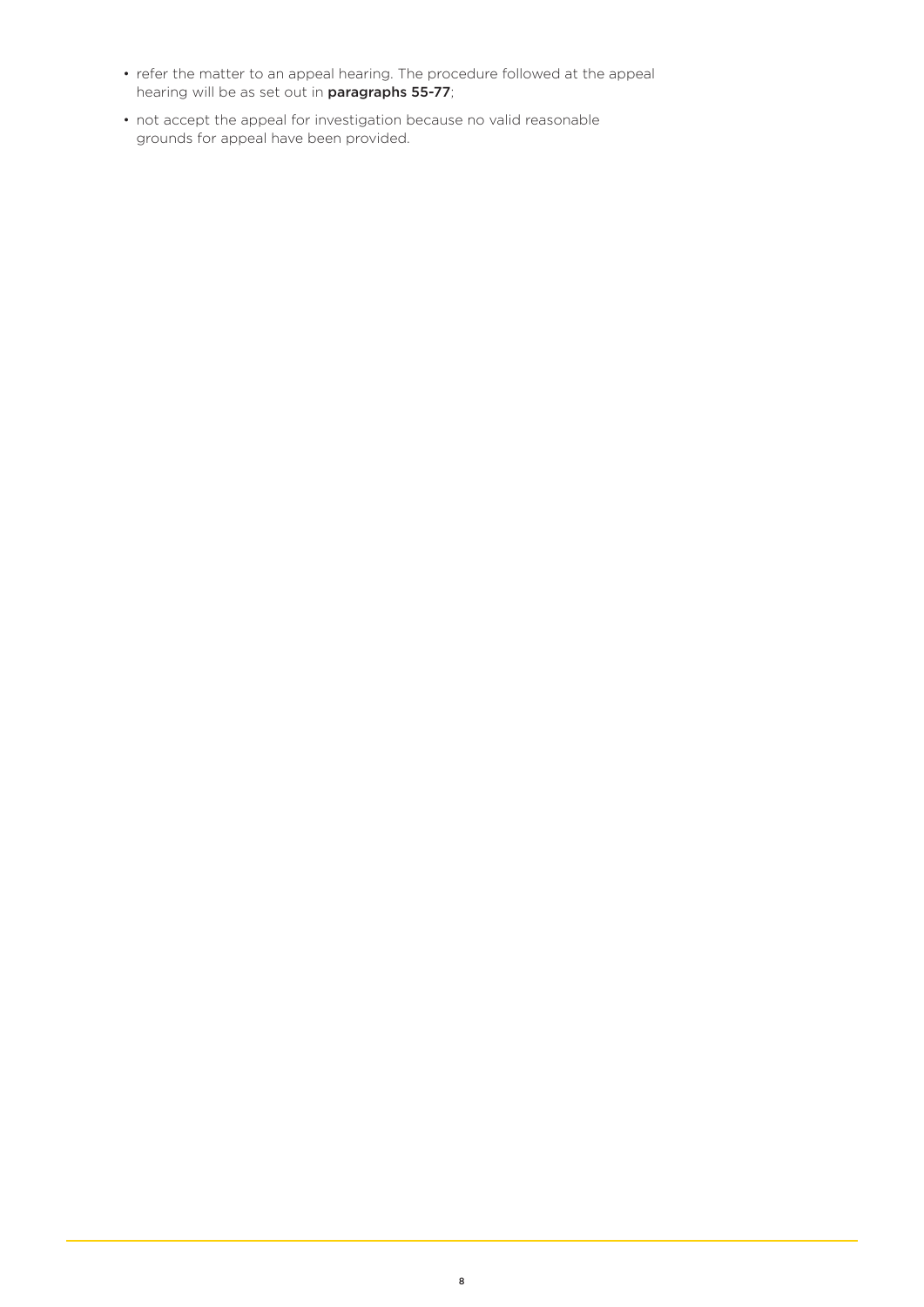### 3 Appeals relating to access arrangements, reasonable adjustments and special consideration

### Introduction

- 41 The awarding bodies recognise that there are some candidates who may be prevented from demonstrating their achievement because of:
	- a permanent or long-term disability, learning difficulty or medical condition;
	- a temporary disability, illness or indisposition immediate to or at the time of the examination;
	- circumstances at the time of or during the examination or assessment.

 42 Access arrangements and reasonable adjustments are pre-examination adjustments approved before an examination or assessment. They allow candidates with special educational needs, disabilities or temporary injuries to access the examination or assessment.

43 Special consideration is an adjustment to a candidate's mark or grade to reflect temporary illness, injury or other indisposition at the time of the examination or assessment.

44 Access arrangements, reasonable adjustments and special consideration decisions are based on inter-awarding body procedures. The principles and regulations governing access arrangements and special consideration are set out in the JCQ publications *Access Arrangements and Reasonable Adjustments* and *A guide to the special consideration process*. These publications can be found on the JCQ website:

### [http://www.jcq.org.uk/exams-office](https://www.jcq.org.uk/exams-office)

45 If, after consulting the respective document which outlines the decision in relation to the access arrangement(s), reasonable adjustment(s) or special consideration that apply for a candidate or candidates, the head of centre or private candidate who is the subject of the relevant decision, ('the appellant') disagrees with the decision made and reasonably believes that the awarding body has not followed due procedures, a written request setting out the grounds for a preliminary appeal should be forwarded to the relevant awarding body. A list of the awarding bodies' contact details is provided in Appendix A, page 21. There is also a form (JCQ/App1) that may be used (see page 18).

#### Who can appeal?

- 46 Applications for appeals may only be accepted from a head of centre (on behalf of a candidate or a group of candidates) or private candidates.
- 47 Internal candidates and/or their parents/carers are not entitled to appeal directly to the awarding body. Representations **must** be made to the head of centre where the internal candidate was entered or registered. The head of centre's decision as to whether to proceed with an appeal is subject to the centre's internal appeals arrangements.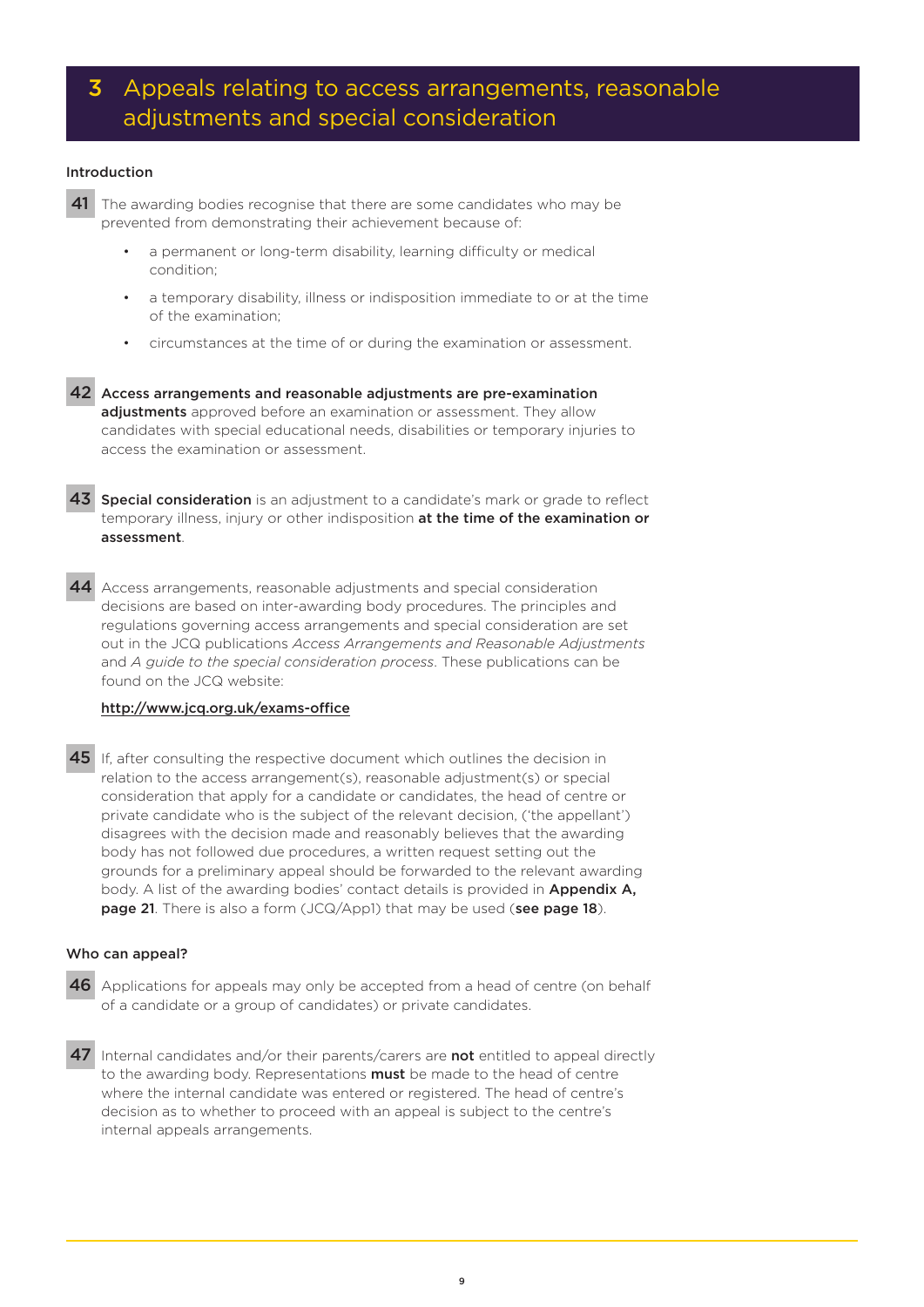### How to appeal

- 48 Before undertaking an appeal, it may help if the appellant discusses the situation with the relevant awarding body. Such discussions will sometimes resolve the matter without recourse to appeal.
- 49 The appeal request should be made within 14 calendar days of receiving the original decision and should set out clearly and concisely the grounds for the appeal. Form JCQ/App1 should be used - see page 18. Awarding bodies may not accept appeals made outside of this timescale.

#### What happens during the preliminary stage of an appeal?

- 50 The preliminary stage of an appeal process involves an investigation of the case by an officer or officers of the relevant awarding body. The officer will not have had a previous connection with, or any personal interest in the case. The preliminary stage will consider the written submission from the appellant and will involve a review of all relevant guidance, any precedent and the procedures that were followed in arriving at the decision which is subject to appeal.
- 51 The preliminary stage outcome letter with reasons will be sent to the appellant when the review is complete.

### Appeal hearing

52 If the appellant disagrees with the outcome of the preliminary stage, a written request for an appeal hearing should be sent to the relevant awarding body. A list of the awarding bodies' contact details is provided in Appendix A, page 21. There is also a form  $JCQ/Ap$ pp1) that may be used (see page 18). The awarding body will make arrangements for a hearing.

 53 This appeal request should be made within 14 calendar days of receiving the outcome of the preliminary appeal.

54 The procedure followed at the Appeal hearing will be as set out in **paragraphs** 55-77.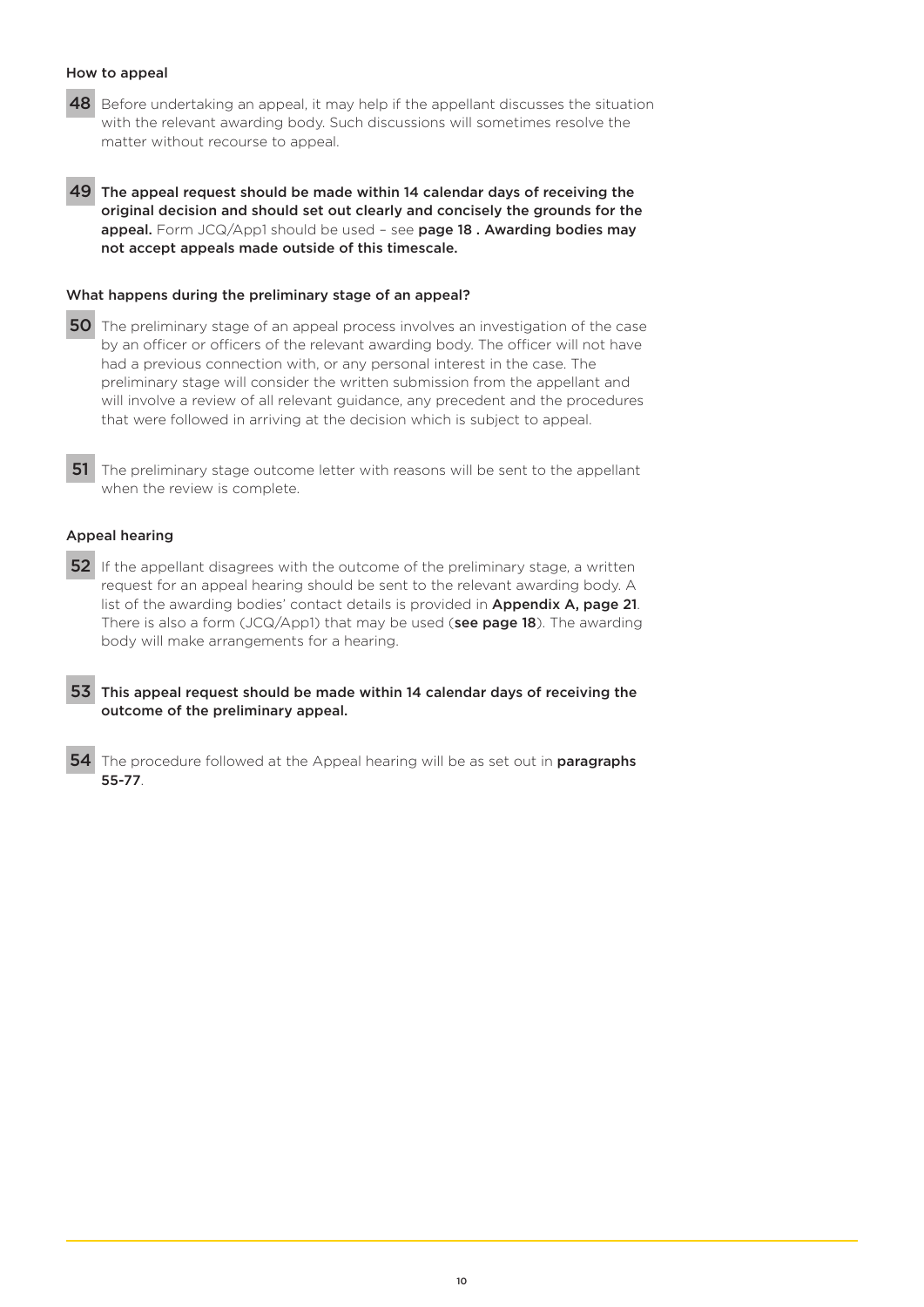### 4 The procedure for appeal hearings

#### Before the hearing

- 55 The appellant will have submitted an application for an appeal hearing within 14 calendar days of the outcome of the preliminary stage being received.
- 56 The application must clearly set out both the grounds of appeal and all supporting documentation. It is important that all relevant documentation is included at this point, as there will be limited opportunities to submit additional information later on in the process. The awarding bodies reserve the right to produce material in rebuttal of any appeal application.
- 57 For an appeal hearing, an awarding body typically convenes a panel of three or four people. They will be drawn from a larger pool of individuals who are not directly employed by the awarding body and who have been trained in the task of deciding appeals.

At least one of the panel members will be an 'independent member'. Independent members are individuals who have had no employment or other connection with that awarding body for at least the previous five years.

- **58** Appellants will be expected to participate in the appeal hearing.
- 59 If when notified of the date set for the appeal panel hearing, the appellant does not attend without good reason, the hearing may proceed in their absence.
- 60 The appellant may be accompanied by a friend, colleague or union representative but names and contact details of all representatives must be provided to the awarding body no later than seven calendar days before the **date of the hearing**. It would not generally be expected that the appellant's attendees would exceed three in number.
- 61 The awarding bodies may also call any representatives relevant to the case. It would not generally be expected that awarding body representatives would exceed three in number.
- 62 Internal candidates and/or their parents/carers will not be called as representatives but may attend as observers with the prior permission of the Chair of the panel. Observers are not entitled to present cases or to engage in questioning any parties at the hearing, but they may make statements at the discretion of the Chair of the panel.
- 63 Other observers may attend hearings with the approval of the Chair.
- 64 Legal representation is not normally permitted at an appeal hearing, as an appeal hearing is not a legal function.
- 65 If the appellant wishes to be legally represented, this must be discussed with the awarding body before a hearing date is finalised. If legal representation for the appellant is agreed, the awarding body may also be legally represented.

An awarding body will not be liable for any professional fees incurred by the appellant.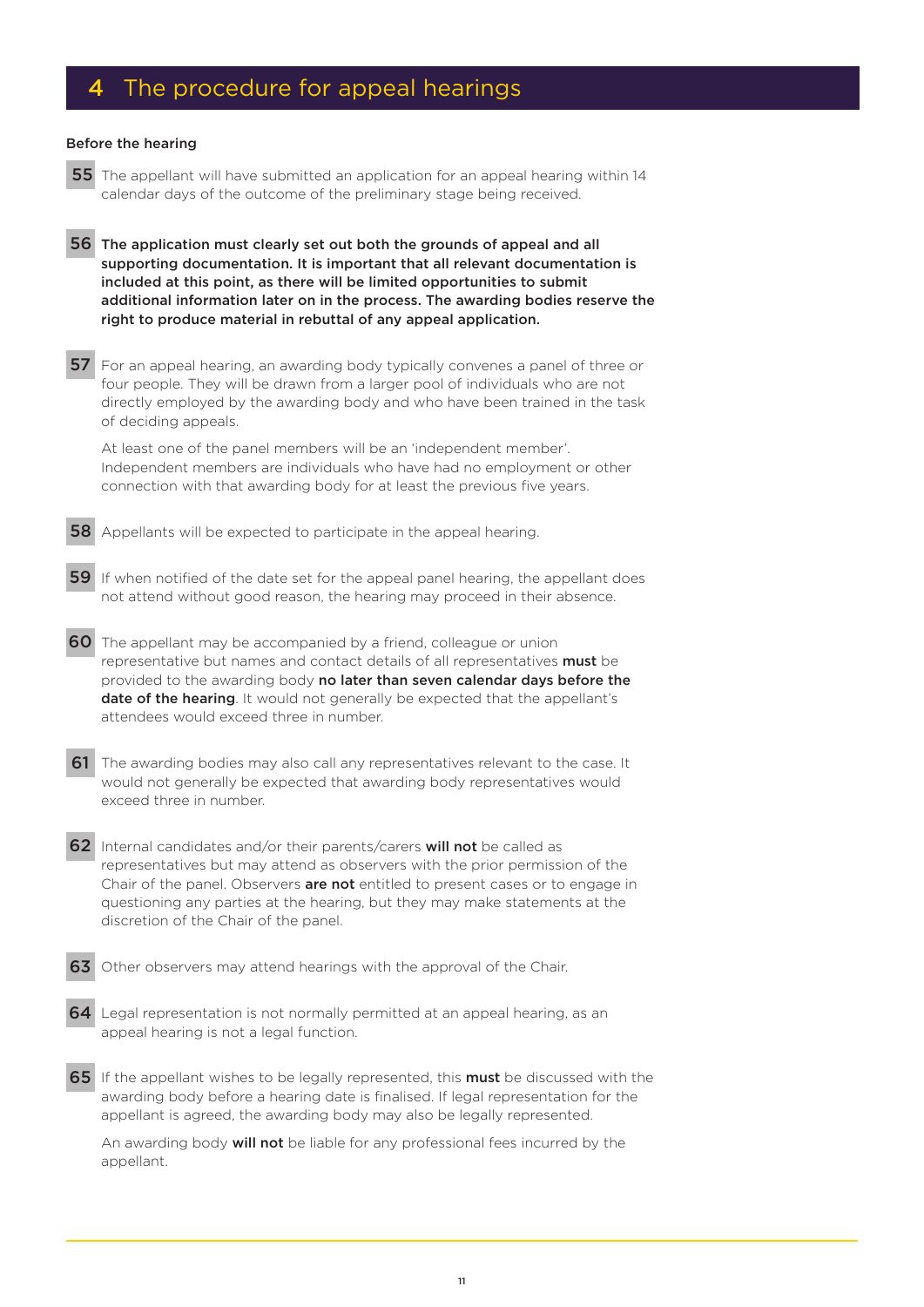66 A copy of all materials (correspondence/documents/reports etc) relating to the appeal will be forwarded to the appeals panel members and the appellant no later than seven calendar days prior to the hearing. Only in the most exceptional circumstances will the Chair permit additional materials to be tabled on the day of the hearing.

67 Where any material is considered by the awarding body to be of a confidential nature, the awarding body may make such material available to the appeal hearing under such conditions as are necessary to protect the confidentiality of the material. The awarding body will ensure compliance with any relevant provisions of data protection legislation.

### At the appeal hearing

68 The appeal hearing will take the form of a re-examination of the evidence, comments and reports provided to and by the awarding body, and observations presented by the appellant.

69 In an appeal concerning a clerical re-check, a review of marking or a review of moderation, the test applied by the panel will be whether:

- a) the awarding body has applied its procedures consistently, properly and fairly in arriving at judgements; and/or
- b) there has been a marking or moderation error, or a review of marking or review of moderation error.

In an appeal related to malpractice, the panel will consider, on the balance of probabilities, whether there was sufficient evidence to support the finding of malpractice and how appropriate the original penalty or sanction was in light of the JCQ Malpractice regulations, awarding body precedents and any additional information provided by the appellant or awarding body.

In an appeal focusing on access arrangements, reasonable adjustments or special consideration, the panel will consider whether the awarding body's actions were consistent with the published procedures and were fair.

- 70 The normal procedure to be followed during appeal hearings is outlined below:
	- **70.1** A member of the panel will Chair the hearing.
	- 70.2 The awarding body will be responsible for ensuring that a record of the proceedings is kept for seven years.
	- 70.3 The Chair will undertake introductions, outline the procedures to be followed and if appropriate, provide a summary of the case.

Each member will be asked to confirm at the start of the appeal hearing that they have not had a previous connection with, or any personal interest in the case. Specifically, that he/she has not been involved in any marking, moderation, review of marking or review of moderation of the candidate's work, or the candidate's centre, in the examination series in which the appeal arises.

The independent member(s) will make themselves known at the beginning of the appeal hearing.

The Chair will indicate that it is the role of all panel members to ensure that the hearing is conducted in accordance with the procedures detailed in this document.

- 70.4 The Chair may, at his/her discretion, accept written evidence from a third party unable or unwilling to attend the hearing (see paragraph 66, page 12).
- 70.5 The Chair will invite the appellant to present their case to the panel.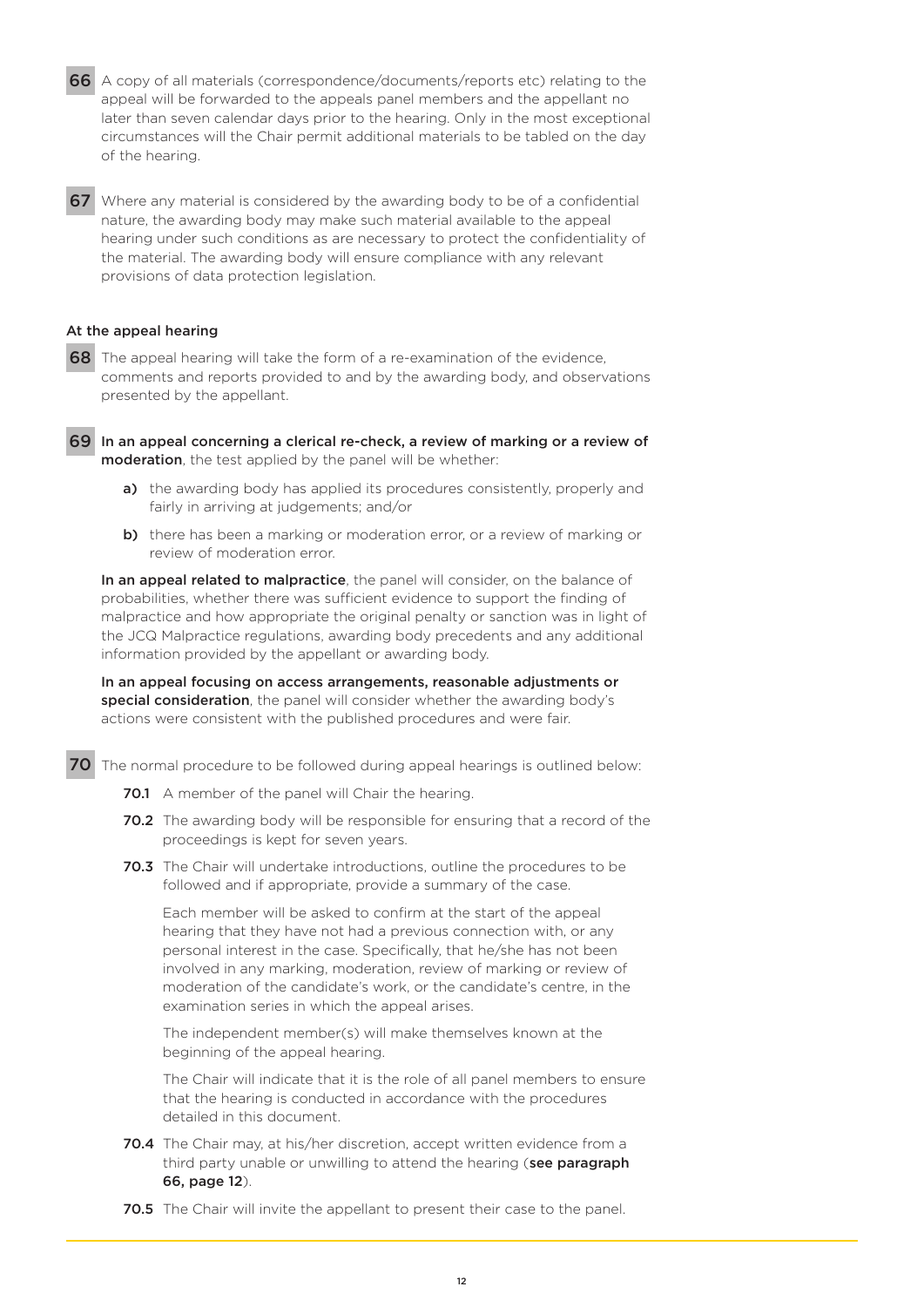- 70.6 The Chair will then offer the representative(s) of the awarding body the opportunity to question the appellant.
- 70.7 The Chair and the panel members will then have the opportunity to question the appellant.
- 70.8 The Chair will then invite the representative(s) of the awarding body to present their case to the panel.
- 70.9 The Chair will offer the appellant the opportunity to question the representative(s) of the awarding body.
- 70.10 The Chair and the panel members will then have the opportunity to question the representative(s) of the awarding body.
- 70.11 The Chair will offer the representative(s) of the awarding body an opportunity to sum up their case, if they wish to do so. **Awarding** bodies will not introduce new information at this stage.
- **70.12** The Chair will then offer the appellant an opportunity to sum up their case, if they wish to do so. Appellants will not introduce new information at this stage.
- 70.13 The Chair will then invite the appellant and their representative(s) and the awarding body representative(s) to withdraw, but to remain in readiness for a brief time whilst the panel determines whether they wish to ask any further questions of either the appellant or the awarding body representative(s).
- 70.14 If the panel determines that they do wish to ask further questions, both the appellant and their representative(s) and the awarding body representative(s) will be asked to return to the hearing.
- 70.15 At the conclusion of all questions, the appellant and their representative(s), and the awarding body representative(s) will be informed that the hearing is complete and they may leave.
- 71 The panel will deliberate in private. In reaching its decision, the appeals panel will apply, as appropriate, the tests set out in **paragraph 69, page 12**. Where the appeal relates to the awarding body's procedures, the appeals panel will also consider whether any remedial action subsequently taken by the awarding body was sufficient to rectify the matter.

The appeals panel may decide to uphold the appeal or not to uphold it. If the appeal is upheld, the panel may:

- refer the matter back to the appropriate awarding body officer for further consideration on such basis as the panel may direct; or
- direct the awarding body to carry out further work;
- in a malpractice appeal, remove or confirm the finding of malpractice and/ or confirm or amend the sanction.

### After the appeal hearing

- 72 Irrespective of whether the appeal is upheld, the panel may make recommendations to the awarding body on issues/concerns that emerged during the appeal hearing.
- 73 Any further work will be carried out in full compliance with regulatory requirements and inter-board JCQ agreed procedures.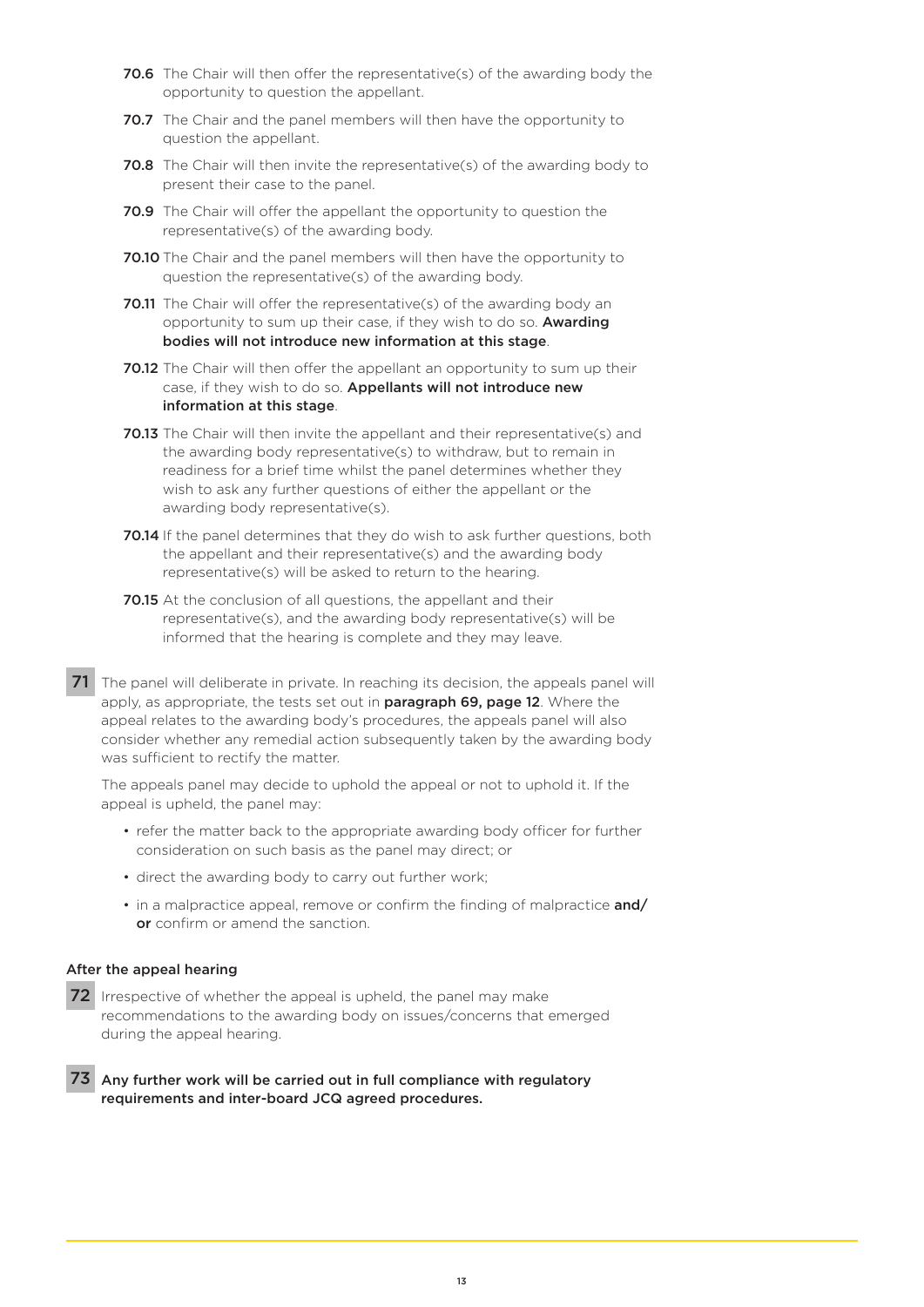74 If the appellant and the awarding body were present at the hearing, the decision of the appeals panel will not normally be communicated to the appellant or to the awarding body representatives orally on the day of the hearing. The decision will be sent to the appellant, the head of centre (where relevant) and to the awarding body representative(s) no later than five working days after the hearing.

75 A summary report or transcript of the hearing may be provided to the appellant and to the awarding body representative(s) within 28 calendar days. This report or transcript will be confidential to parties to the appeal.

76 The appellant and the awarding body representatives will be offered the opportunity to correct errors of fact made in the report within 14 calendar days. The decision whether to accept amendments suggested by the appellant or by the awarding body representative(s) will be at the sole discretion of the Chair of the appeals panel.

77 The hearing by the appeals panel will complete the awarding body's internal appeals procedures. No further appeal will be accepted by the awarding body.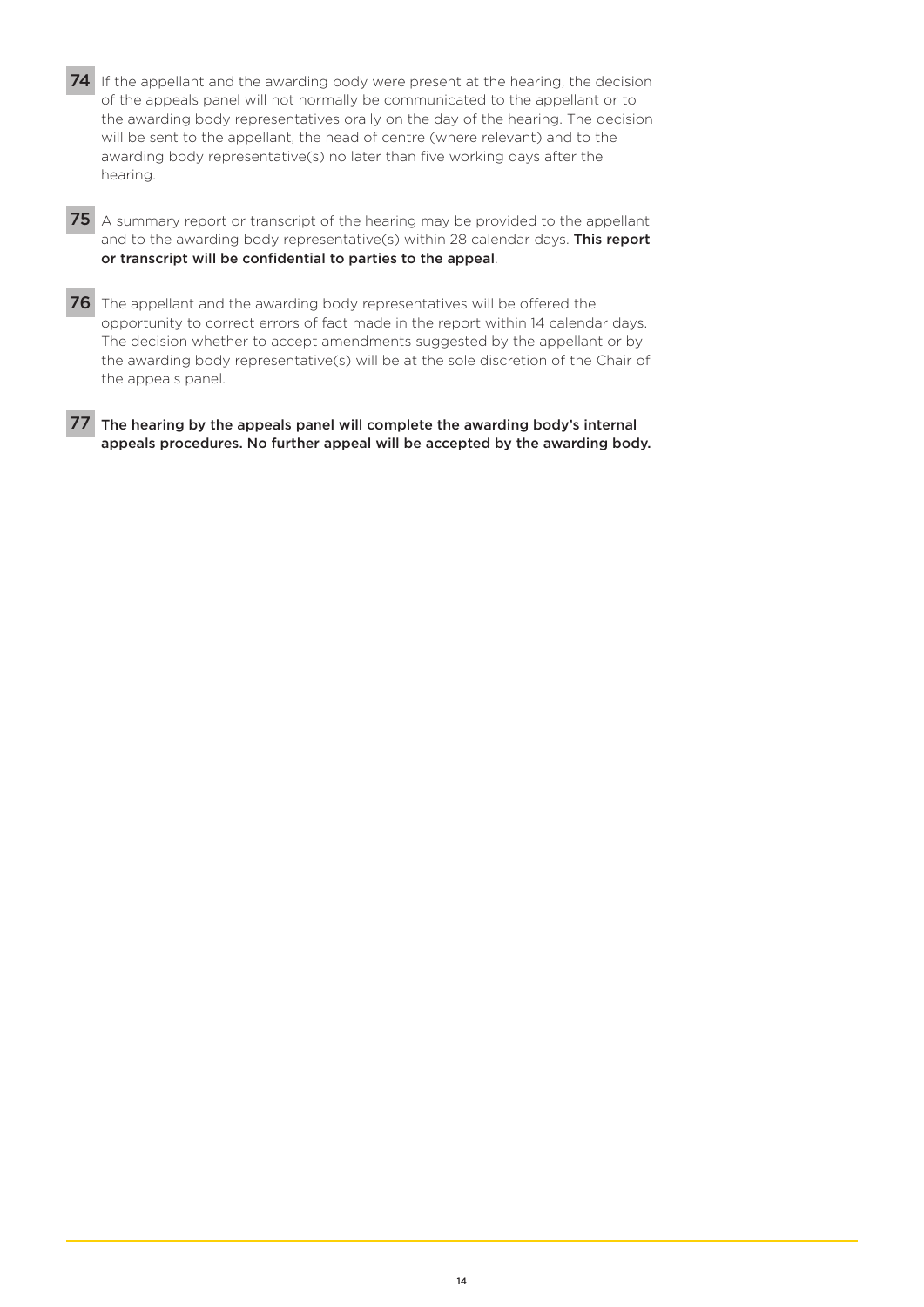### 5 Further avenues of appeal

### Access arrangements, reasonable adjustments, special consideration and postresults services

78 For centres in England, Wales and Northern Ireland, where dissatisfaction remains with the decision of the Appeal hearing, an appeal may be made to the relevant Exam Procedure Review Service (EPRS). Please note that this service is confined to GCE AS, A-level, GCSE, Technical Qualifications (part of a T-Level) and Level 3 Project qualifications (EPQ). The Exam Procedure Review Service, which is provided by Ofqual in England and Qualifications Wales in Wales, has been set up to ensure that schools and colleges, and candidates and parents, are satisfied that grades issued by an awarding body are as fair and accurate as they can be.

For candidates in Northern Ireland taking GCE AS and A-level qualifications offered by WJEC an appeal may be made to CCEA Regulation EPRS.

79 For details about the EPRS please refer to the relevant qualification regulator's website.

### Malpractice

- 80 For centres in England and Northern Ireland, the decision of the Appeals Committee or panel is final. There are no further avenues of appeal against decisions taken by awarding bodies in cases of malpractice. Ofqual in England and CCEA Regulation in Northern Ireland do not hear appeals against malpractice decisions.
- 81 For centres in Wales, for further avenues of appeal against decisions taken by awarding bodies in cases of malpractice, please refer to the website of the regulator - Qualifications Wales.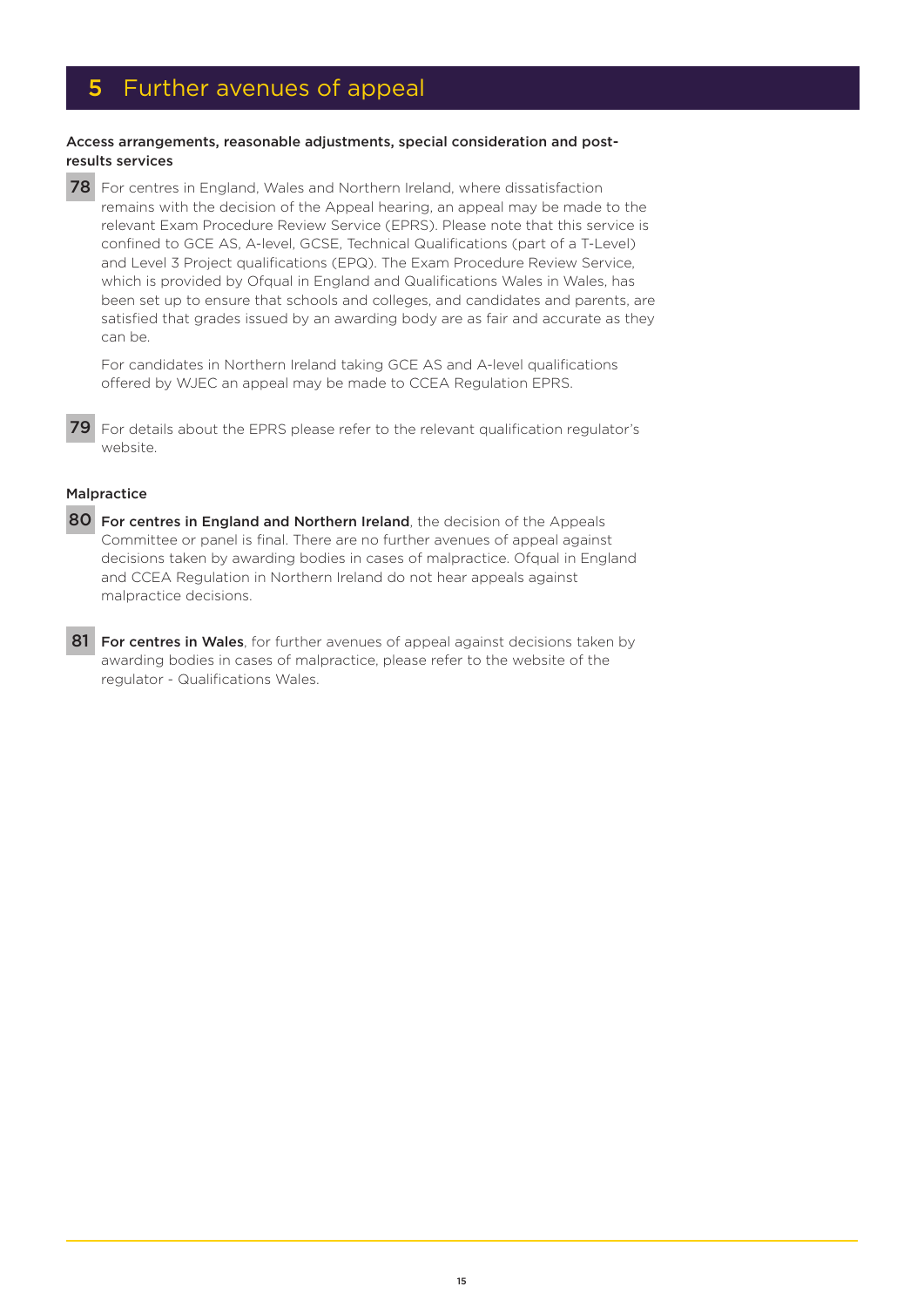## 6 Timescales

82 The awarding bodies aim to complete a preliminary appeal within 42 calendar days of the receipt of the application.

The awarding bodies aim to resolve a request for an appeal hearing within 70 calendar days of the receipt of a request for an appeal hearing.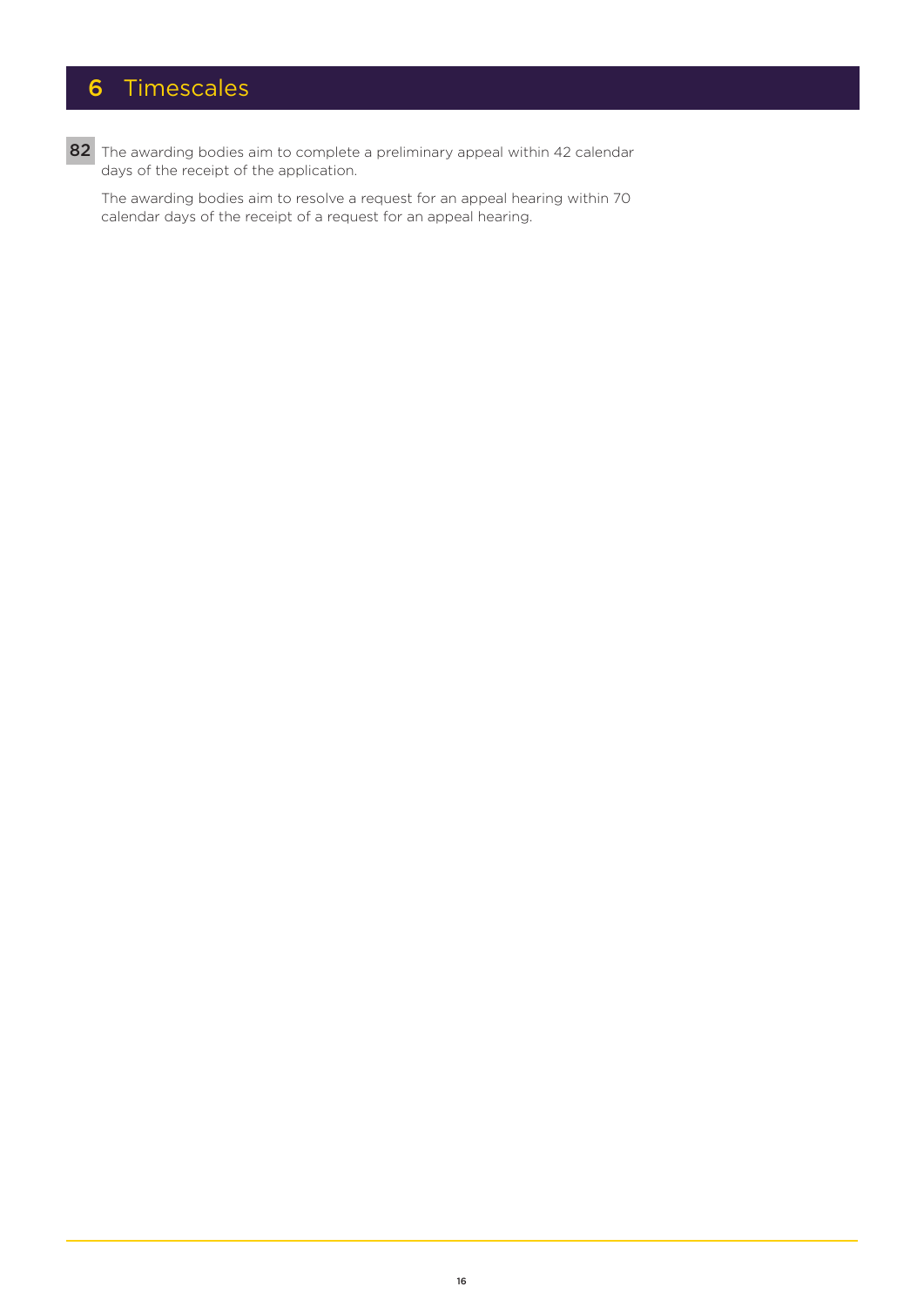### 7 Review of other administrative decisions

83 During any examination series, circumstances arise that cause an awarding body to make decisions that may affect a candidate's results. Where these decisions involve an element of judgement, they may be subject to a review by awarding body officers.

A head of centre who is concerned by such administrative decisions should contact the relevant awarding body's appeals officer to discuss his/her concerns.

84 The most common types of other administrative decisions which may be subject to review are listed below. Please note that this list is not exhaustive and other types of administrative decisions may also be subject to review.

- Decisions taken in cases of very late arrival.
- Decisions taken in cases of missing scripts.
- Decisions involving the use of aegrotats/estimated grades. (For further information please see the JCQ document:

[Estimating-marks-guidance-for-centres-06.03.19-8-1-1-Copy-1.pdf](https://www.jcq.org.uk/wp-content/uploads/2020/06/Estimating-marks-guidance-for-centres-06.03.19-8-1-1-Copy-1.pdf) [\(jcq.org.uk\)](https://www.jcq.org.uk/wp-content/uploads/2020/06/Estimating-marks-guidance-for-centres-06.03.19-8-1-1-Copy-1.pdf)

85 These cases will not be subject to an appeal hearing.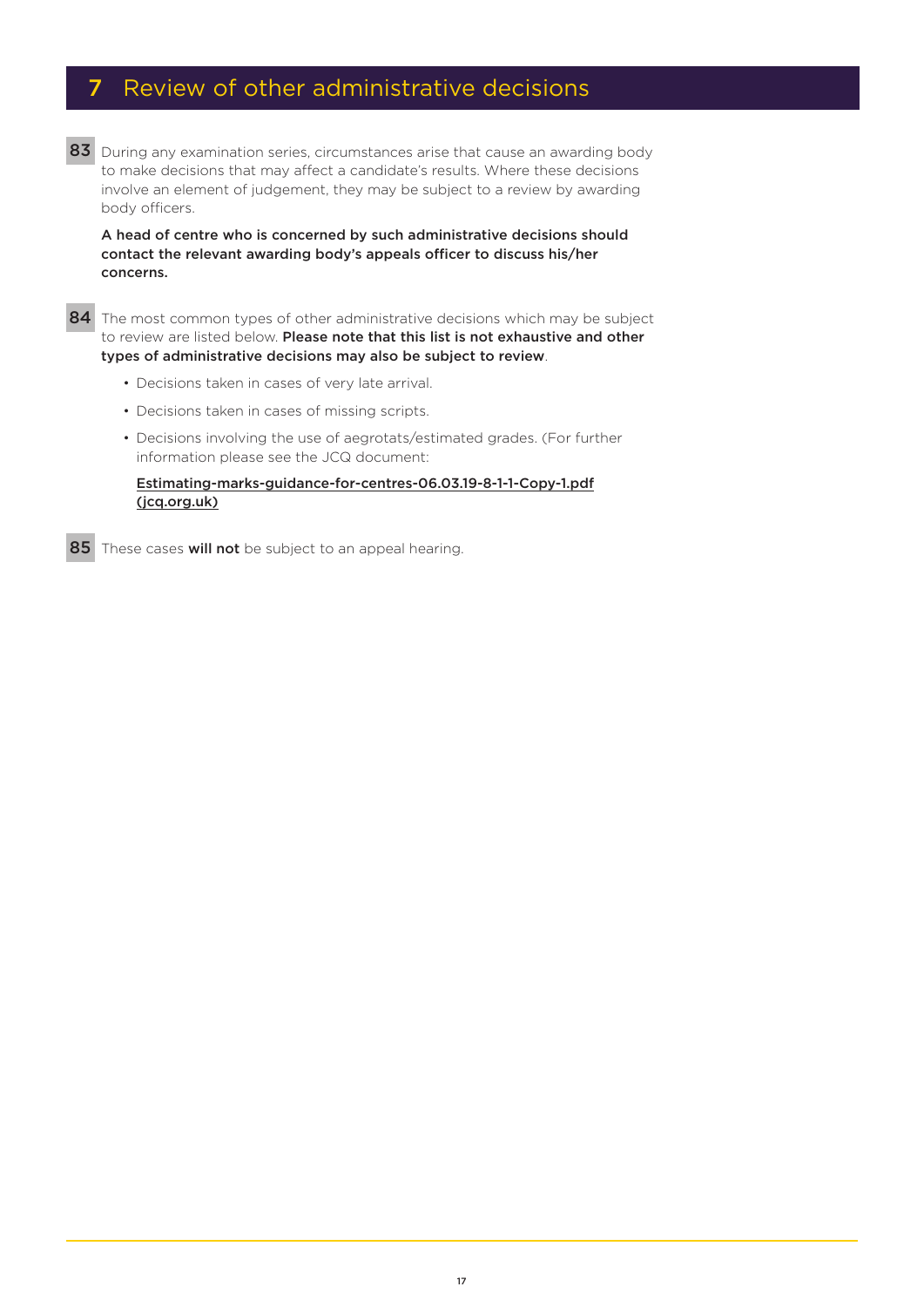### 8 Application for an appeal (Form JCQ/App1)

**JCQ/App1**

### **Application for an appeal**

| Centre Number |  |  |  |  |  |
|---------------|--|--|--|--|--|
|               |  |  |  |  |  |
|               |  |  |  |  |  |

The details provided on or appended to this form will form the basis of the case being put forward by the appellant.

When completing the details, please pay particular attention to **section 10** of this form, which outlines the grounds for appeal and summarises your reasons for appealing. If you require clarification or assistance, please contact the relevant awarding body.

### **Please indicate the type of appeal or review being initiated**

| <b>Post-Results Services</b>                                               | Malpractice                                 |  |
|----------------------------------------------------------------------------|---------------------------------------------|--|
| Access arrangements,<br>reasonable adjustments or<br>special consideration | Review of other administrative<br>decisions |  |

If this is an appeal against the outcome of a clerical re-check, a review of marking, a review of moderation or an access arrangement/special consideration decision, please indicate below whether this is an application for a preliminary appeal or an appeal hearing.

Preliminary appeal  $\overline{a}$  | Appeal hearing\*

**\*Please note that an appellant cannot proceed to an appeal hearing unless they have already initiated a preliminary appeal and this appeal has been completed.**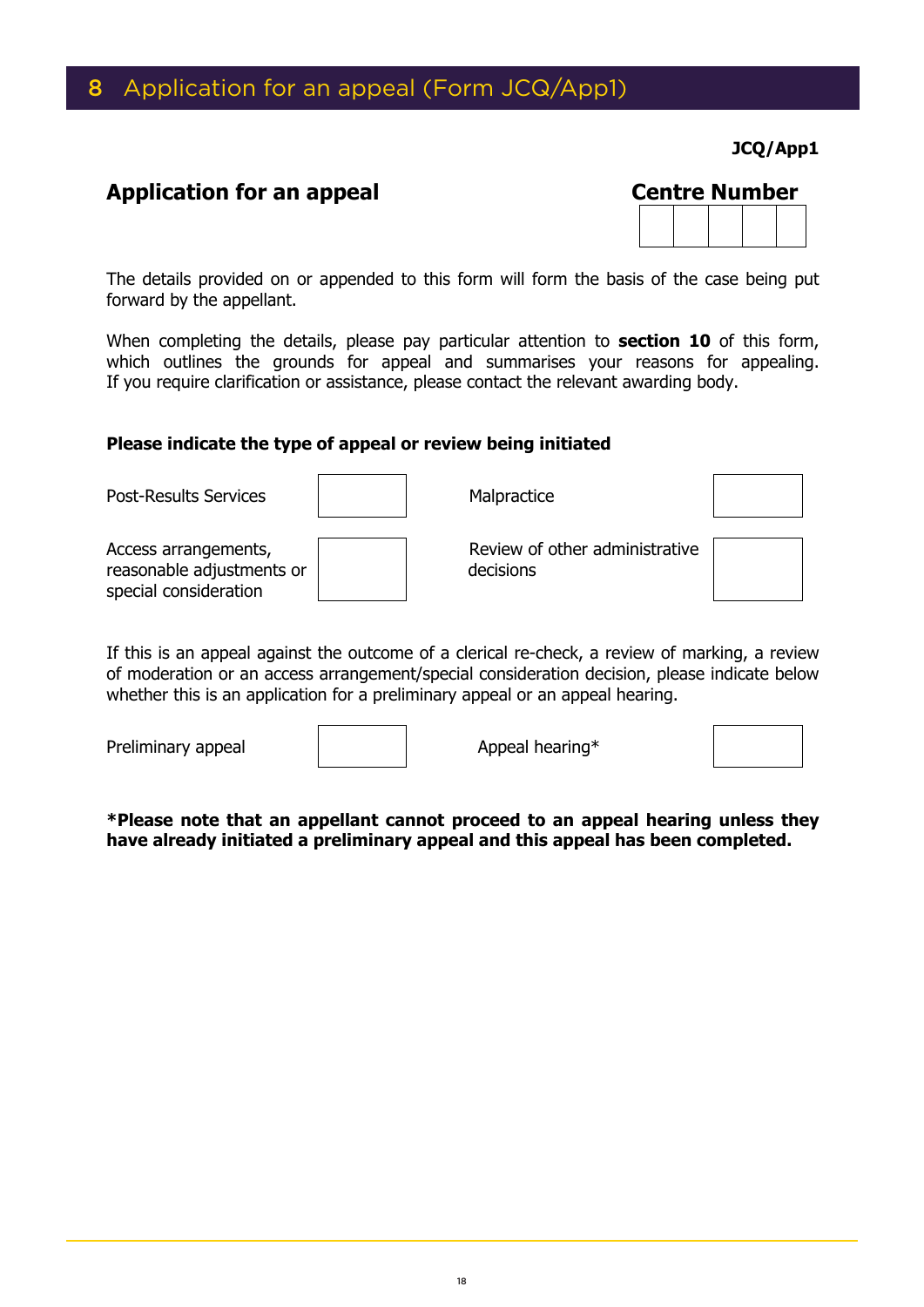| 1. | Name of appellant:                                    |
|----|-------------------------------------------------------|
|    |                                                       |
| 2. | Centre name:                                          |
|    |                                                       |
| 3. | Address:                                              |
|    |                                                       |
|    |                                                       |
|    |                                                       |
|    |                                                       |
| 4. |                                                       |
| 5. | Name and position of person to contact at the centre: |
|    |                                                       |
| 6. |                                                       |
| 7. |                                                       |
| 8. | Title and level of specification:                     |
|    |                                                       |
|    |                                                       |

Name(s) and candidate number(s) of candidate(s) on whose behalf you are appealing 9. (where applicable).

| Candidate name | Candidate<br>number | Component/unit code |
|----------------|---------------------|---------------------|
|                |                     |                     |
|                |                     |                     |
|                |                     |                     |
|                |                     |                     |
|                |                     |                     |
|                |                     |                     |
|                |                     |                     |
|                |                     |                     |
|                |                     |                     |
|                |                     |                     |

(Continue on another sheet if necessary).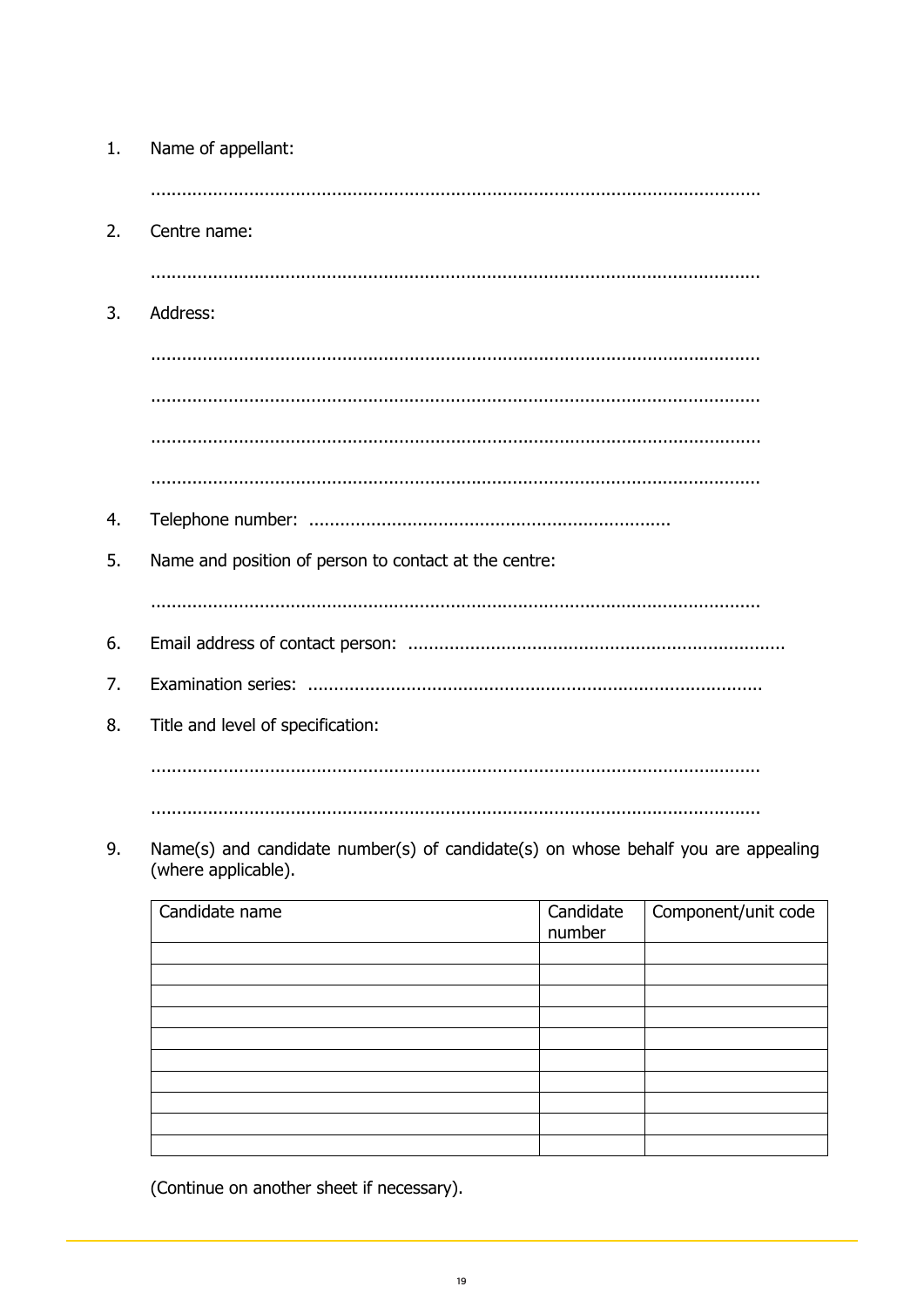### 10. Grounds for appeal:

Please state the grounds for this appeal, continuing overleaf as necessary, and attach all supporting documentation. If the centre attends a hearing, there will be opportunities for further points to be raised during the hearing, but substantive new evidence **should not** be introduced on the day of the hearing. It is in the interest of all parties that all grounds for appeal are clearly stated in the application.

| 11. | Names and positions of people attending an appeal hearing |          |  |
|-----|-----------------------------------------------------------|----------|--|
|     |                                                           |          |  |
|     |                                                           |          |  |
|     | (Appellant)                                               | Date: // |  |

**Please return the completed form to the relevant awarding body. If you have not received an acknowledgement within five working days, please contact the awarding body.**